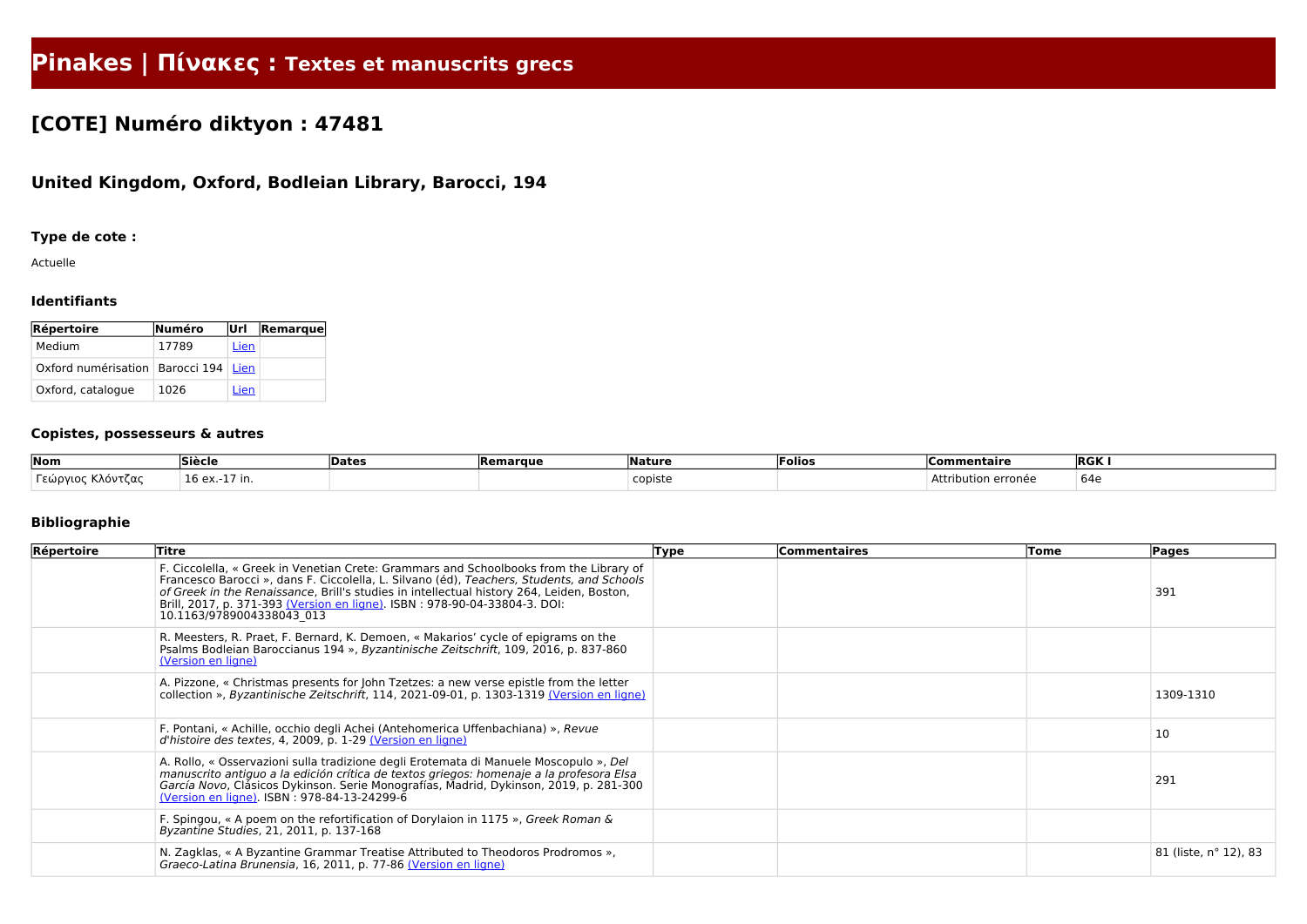| Répertoire | Titre                                                                                                                                                                                                         | Type | <b>Commentaires</b> | Tome | Pages |
|------------|---------------------------------------------------------------------------------------------------------------------------------------------------------------------------------------------------------------|------|---------------------|------|-------|
| 0128g      | T. Dorandi, Laertiana. Capitoli sulla tradizione manoscritta e sulla storia del testo delle<br>Vite dei filosofi di Diogene Larzio, Beiträge zur Altertumskunde 264, Berlin, New York, de<br>Gruyter, 2009    |      |                     |      |       |
| R(III)1843 | H. Coxe, Catalogi codicum manuscriptorum Bibliothecae Bodleianae, Oxford, 1853-1854<br>(1969) (Version en ligne)                                                                                              |      |                     |      |       |
| R(III)2192 | D. Harlfinger, D. Reinsch, J. Sonderkamp, G. Prato (éd), Specimina Sinaitica. Die<br>datierten griechischen Handschriften des Katharinen-Klosters auf dem Berge Sinai 9. bis<br>12. Jahrhundert, Berlin, 1983 |      |                     |      |       |

#### **Contenu**

| Numéro | Folios | Siècle | <b>Date</b> | <b>Principal</b><br>Support | <b>Remarque</b> | . Possesseurs & Autres Révision<br>Copistes |
|--------|--------|--------|-------------|-----------------------------|-----------------|---------------------------------------------|
|        |        |        |             |                             |                 |                                             |

#### **Témoins (25)**

| Folios          | <b>Auteur</b>                          | <b>Oeuvre</b>                                | ldentifiant                                     | <b>Recension</b><br>ou partie | <b>BHG</b> | Date Lit. | Siècle    | <b>Date</b> | Commentaire                   | Contenu | Rev.             | <b>Biblio.</b> |
|-----------------|----------------------------------------|----------------------------------------------|-------------------------------------------------|-------------------------------|------------|-----------|-----------|-------------|-------------------------------|---------|------------------|----------------|
| $008 - 9v*$     | <b>Marcus Porcius</b><br>Cato (pseudo) | Catonis disticha                             |                                                 |                               |            |           | 15        |             |                               |         |                  |                |
| $009v-10*$      | Pythagoras<br>philosophus              | Carmen aureum                                |                                                 |                               |            |           | <b>15</b> |             |                               |         |                  |                |
| $010 - 15*$     | Nonnus<br>(pseudo) abbas               | Scholia<br>mythologica                       | • CPG 3011                                      |                               |            |           | <b>15</b> |             |                               |         |                  |                |
| $015 - 16*$     | Maximus<br>Planudes                    | Explicatio in<br>Ouidii<br>Metamorphosem     |                                                 |                               |            |           | <b>15</b> |             |                               |         |                  |                |
| $016 - 31*$     | Manuel<br>Moschopulus                  | Erotemata<br>grammatica                      |                                                 |                               |            |           | <b>15</b> |             |                               |         |                  |                |
| 031-48          | Theodorus<br>Prodromus                 | Erotemata ad<br>Irenem<br>Sebastocratorissam | · Hörandner<br>138<br>$\bullet$ TLG<br>2721.x04 |                               |            |           | 15        |             | Theodorus II<br>Lascaris cod. |         | $\bullet$ Biblio |                |
| 049-60*         | Euthymius<br>Zigabenus                 | In Psalmos et<br>Cantica                     |                                                 |                               |            |           | 15        |             |                               |         |                  |                |
| 060-66*         | Georgius<br>Hamartolus<br>monachus     | Chronicon                                    |                                                 |                               |            |           | 15        |             |                               |         |                  |                |
| 067v-83*,85-86v | , Iohannes<br><b>Tzetzes</b>           | Historiarum<br>uariarum<br>chiliades         |                                                 |                               |            |           | <b>15</b> |             |                               |         |                  |                |
| 083-85*         | Iohannes<br><b>Tzetzes</b>             | Epistulae                                    |                                                 |                               |            |           | <b>15</b> |             |                               |         |                  |                |
| 087v-90v        | Iohannes<br>Camaterus<br>astronomus    | Introductio in<br>astronomiam                |                                                 |                               |            |           | <b>15</b> |             |                               |         |                  |                |
| 091-92*         | Iohannes<br><b>Tzetzes</b>             | De differentia<br>poetarum                   |                                                 |                               |            |           | 15        |             |                               |         |                  |                |